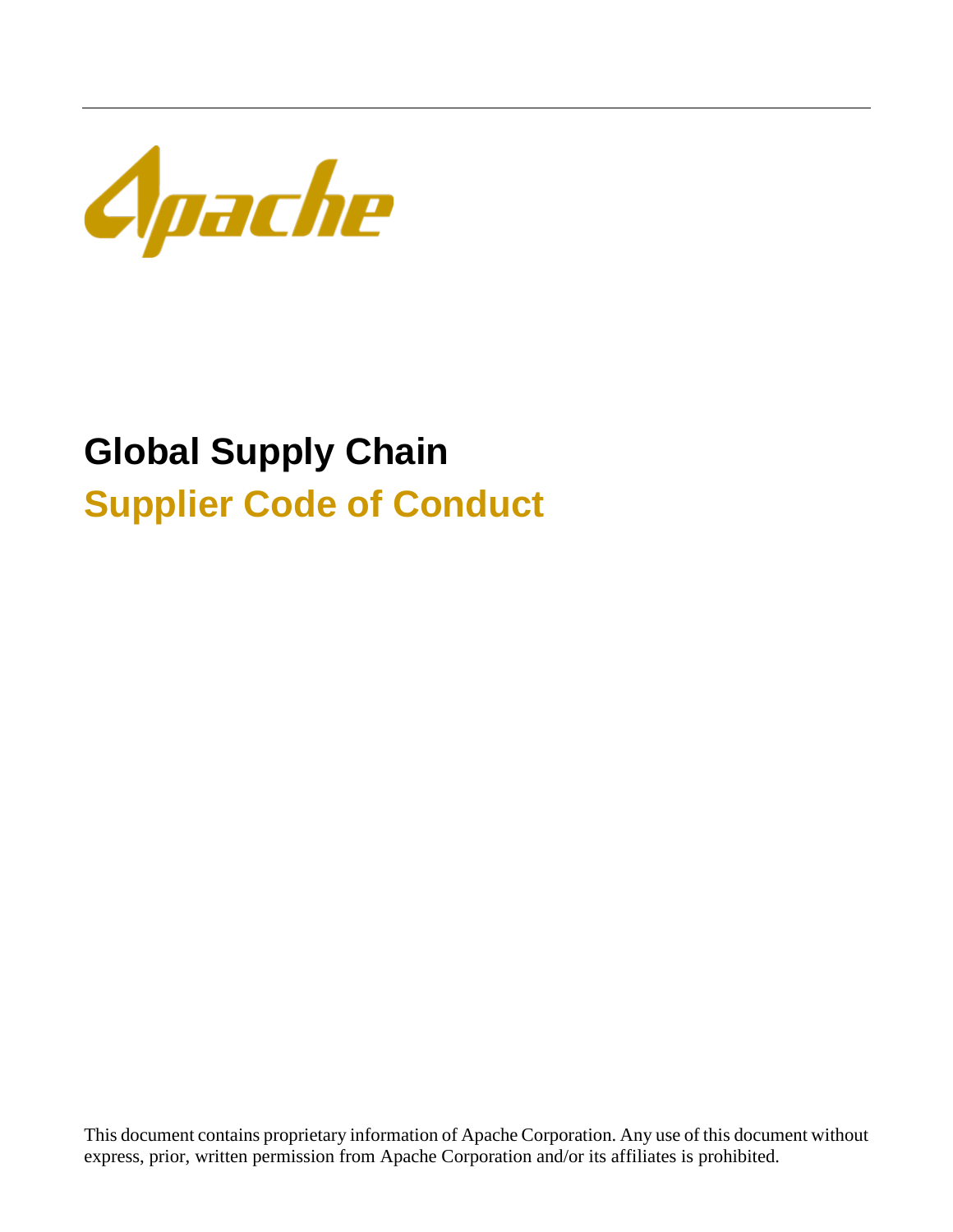# **TABLE OF CONTENTS**

| ı.  |                                                                                                                                                                                                                                                                                                     |
|-----|-----------------------------------------------------------------------------------------------------------------------------------------------------------------------------------------------------------------------------------------------------------------------------------------------------|
| Ш.  |                                                                                                                                                                                                                                                                                                     |
| Ш.  |                                                                                                                                                                                                                                                                                                     |
| 1.0 | Discrimination<br>Harassment & Abuse                                                                                                                                                                                                                                                                |
| 2.0 |                                                                                                                                                                                                                                                                                                     |
| 3.0 | Wages, Benefits, & Hours<br>Child & Juvenile Labor<br><b>Human Trafficking</b><br><b>Forced Labor</b><br>Freedom of Association & Collective Bargaining                                                                                                                                             |
| 4.0 | <b>Corruption &amp; Bribery</b><br><b>Conflict of Interest</b><br>Gifts, Entertainment, & Travel<br>Legal Compliance<br>Fair Competition & Marketing<br><b>Immigration Laws Compliance</b><br>Environment/Sustainability<br>Supplier Diversity/Inclusive Supply Chain<br><b>Financial Reporting</b> |
| 5.0 | Confidentiality<br><b>Data Protection/Privacy</b><br>Compliance                                                                                                                                                                                                                                     |
| 6.0 |                                                                                                                                                                                                                                                                                                     |
| 7.0 |                                                                                                                                                                                                                                                                                                     |
| 8.0 |                                                                                                                                                                                                                                                                                                     |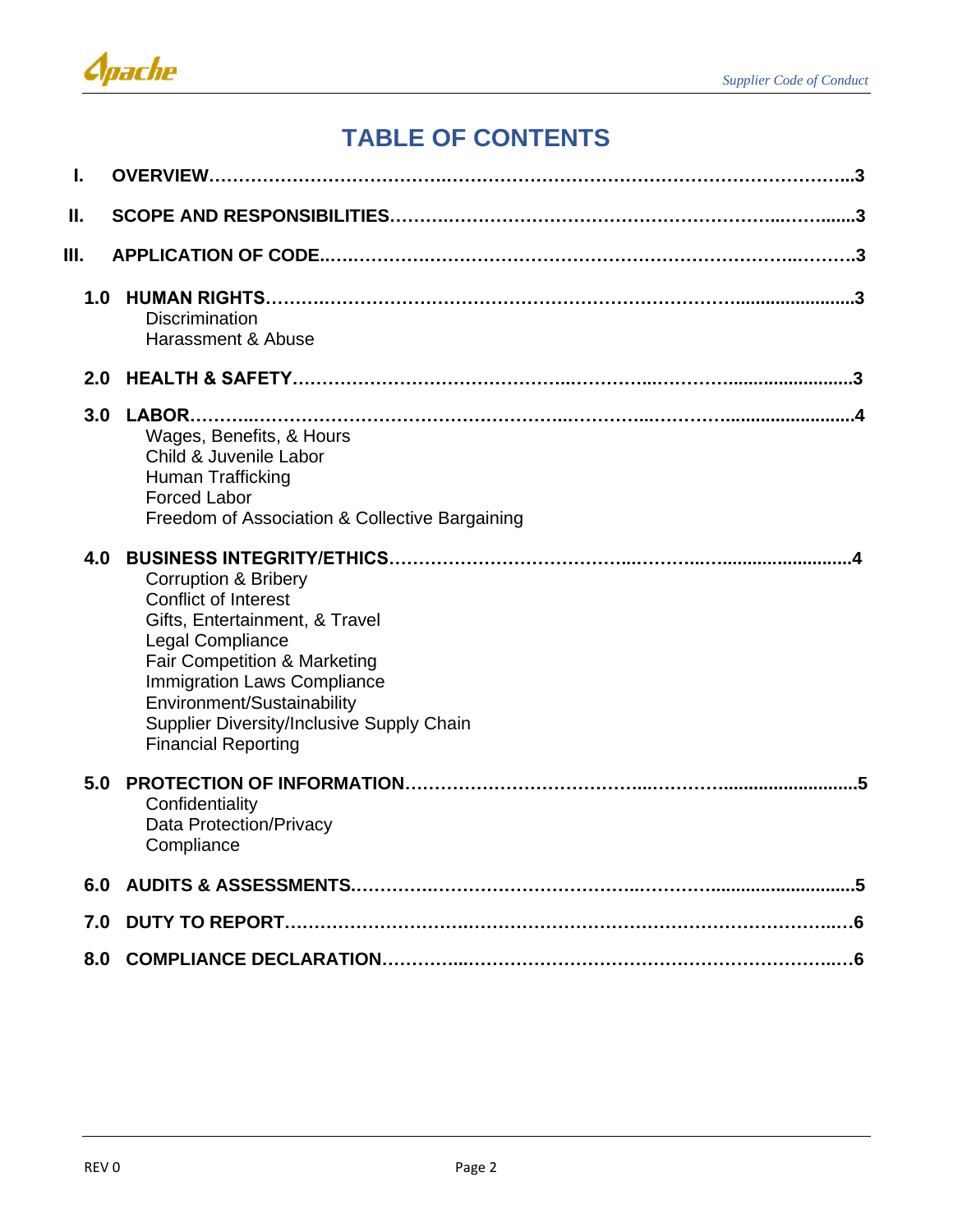

# **I. OVERVIEW**

At Apache Corporation (Apache) our mission is to grow in a safe, environmentally responsible, innovative, and profitable manner for the long-term benefit of our stakeholders.

## II. **SCOPE AND RESPONSIBILITIES**

In alignment with Apache's mission and as a part of ongoing sustainability efforts, the Apache Supplier Code of Conduct ("Code") has been developed to ensure that all of Apache's contractors, suppliers, and manufacturers meet Apache's basic expectations of doing business related to human rights, health & safety, labor, business integrity, ethical practices, and intellectual property management. These standards are based on well-respected and recognized international standards, including the International Labor Organization, United Nations Universal Declaration of Human Rights, and industry best practices.

# **III. APPLICATION OF THE CODE**

Compliance with these standards is an expectation of doing business with Apache. The Code defines the non-negotiable minimum standards that Apache's contractors, suppliers, and manufacturers and their sub-tier suppliers or subcontractors (each, a "Supplier") are expected to respect and adhere to.

The standards of this Code are in addition to, and not in lieu of, the provisions of any legal agreement or contract between a supplier and Apache and/or its affiliates. The following eight categories encompass the Code.

In addition to this Code, the Supplier is bound to any additional terms and conditions of any contract between Apache and Supplier. If any conflict exists between the Code and the terms and conditions of any contract between Apache and Supplier, the terms and conditions of the contract shall supersede.

## **1. HUMAN RIGHTS**

**Discrimination** – Supplier should promote equal opportunities and shall not discriminate against any worker based on race, color, religion, national origin, ancestry, sex, familial status, marital status, sexual orientation, genetic information, gender identity or expression, age, otherwise qualified disability, or veteran status.

**Harassment & Abuse** – Supplier shall maintain workplaces that are free from discrimination and physical and verbal harassment.

# **2. HEALTH & SAFETY**

Supplier must ensure that it has a safe and healthy work environment in compliance with all applicable laws and regulations related to workplace conditions.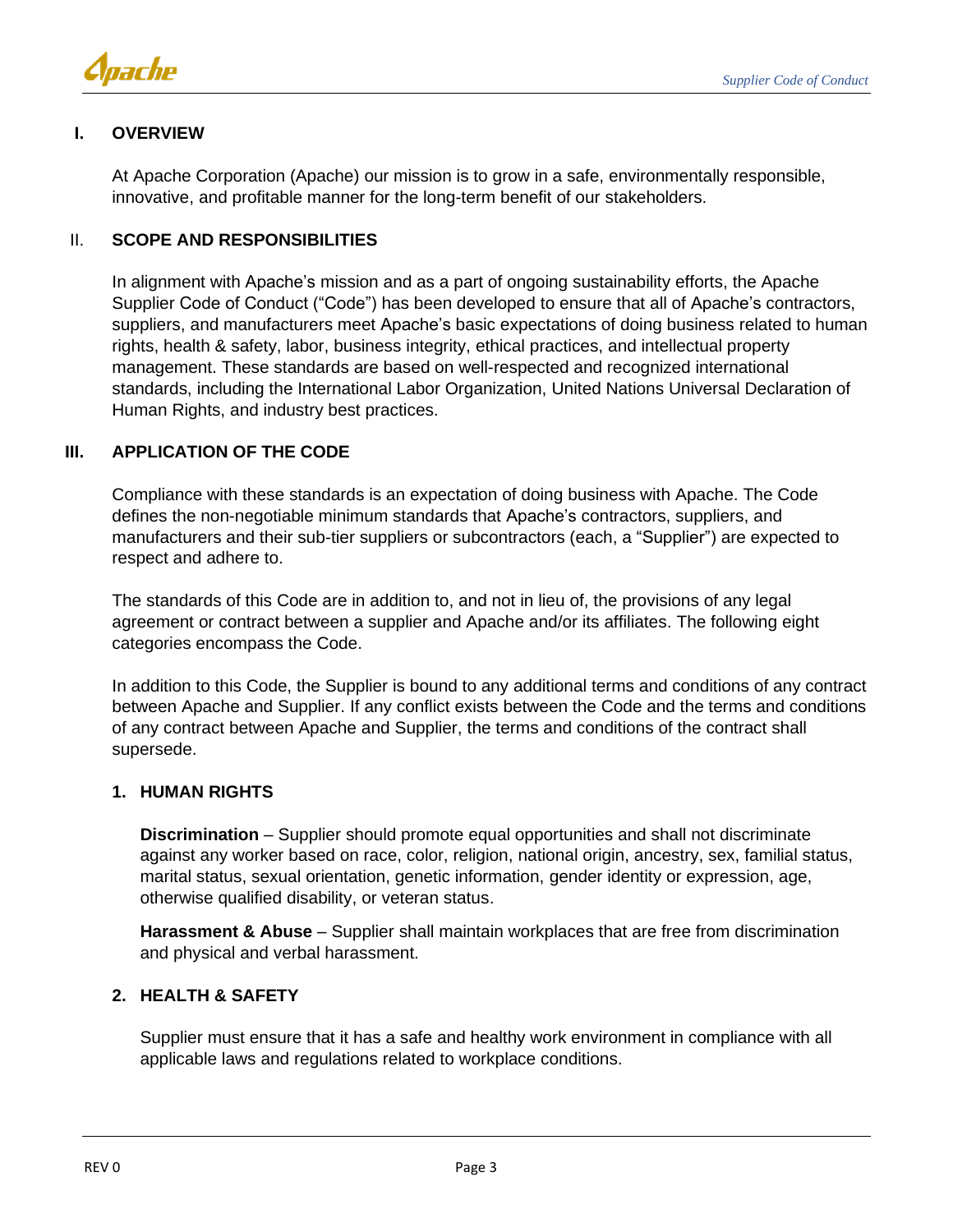

# **3. LABOR**

**Wages, Benefits, & Hours** – Supplier must operate in full compliance with all applicable wages, work hours, vacation time, overtime, holidays, and benefits labor laws.

**Child & Juvenile Labor** – Supplier shall not employ any persons under the age of 15 or the applicable minimum legal age for employment. Supplier shall comply with all local child labor laws and applicable international standards.

**Human Trafficking** – Supplier will conduct business with respect for and adherence to human rights, including ensuring that Supplier and its supply chain are free from actual or suspected forced labor and ensure that any officers, directors, employees, or subcontractors of Supplier refrain from actions or activities that may contribute to human rights violations, including human trafficking.

**Forced Labor** – Supplier must ensure that no forced labor, including bonded, indentured, and involuntary prison or slaved labor, is used.

**Freedom of Association & Collective Bargaining** – Supplier shall respect the right of employees to join, form, or not to join a labor union without fear of reprisal, intimidation, or harassment as permitted by and in accordance with all applicable laws and regulations.

# **4. BUSINESS INTEGRITY/ETHICS**

**Corruption & Bribery** – Supplier must neither engage in nor tolerate association with any form of corruption, bribery, extortion, or embezzlement.

**Conflict of Interest** – Supplier will disclose to Apache any actual and potential conflicts of interest that come up from business or personal relationships with Apache's existing and potential business counterparties, customers, employees, or competitors.

**Gifts, Entertainment, & Travel** – Supplier will not offer to, provide to, or accept from Apache employees, contractors, or business agents, extravagant or excessive gifts, entertainment, or travel, and Supplier will not offer to, provide to, or accept from other parties on behalf of Apache, extravagant or excessive gifts, entertainment, or travel.

**Legal Compliance** – Supplier is required to act in accordance with all applicable laws and regulations, including all applicable national, federal, state, provincial, and local laws and regulations.

**Fair Competition & Marketing** – Supplier is required to comply with applicable antitrust and competition laws that prohibit agreements between competitors that affect prices, costs, terms, or conditions of sale.

**Immigration Laws Compliance** – Supplier must only engage workers who have a legal right to work.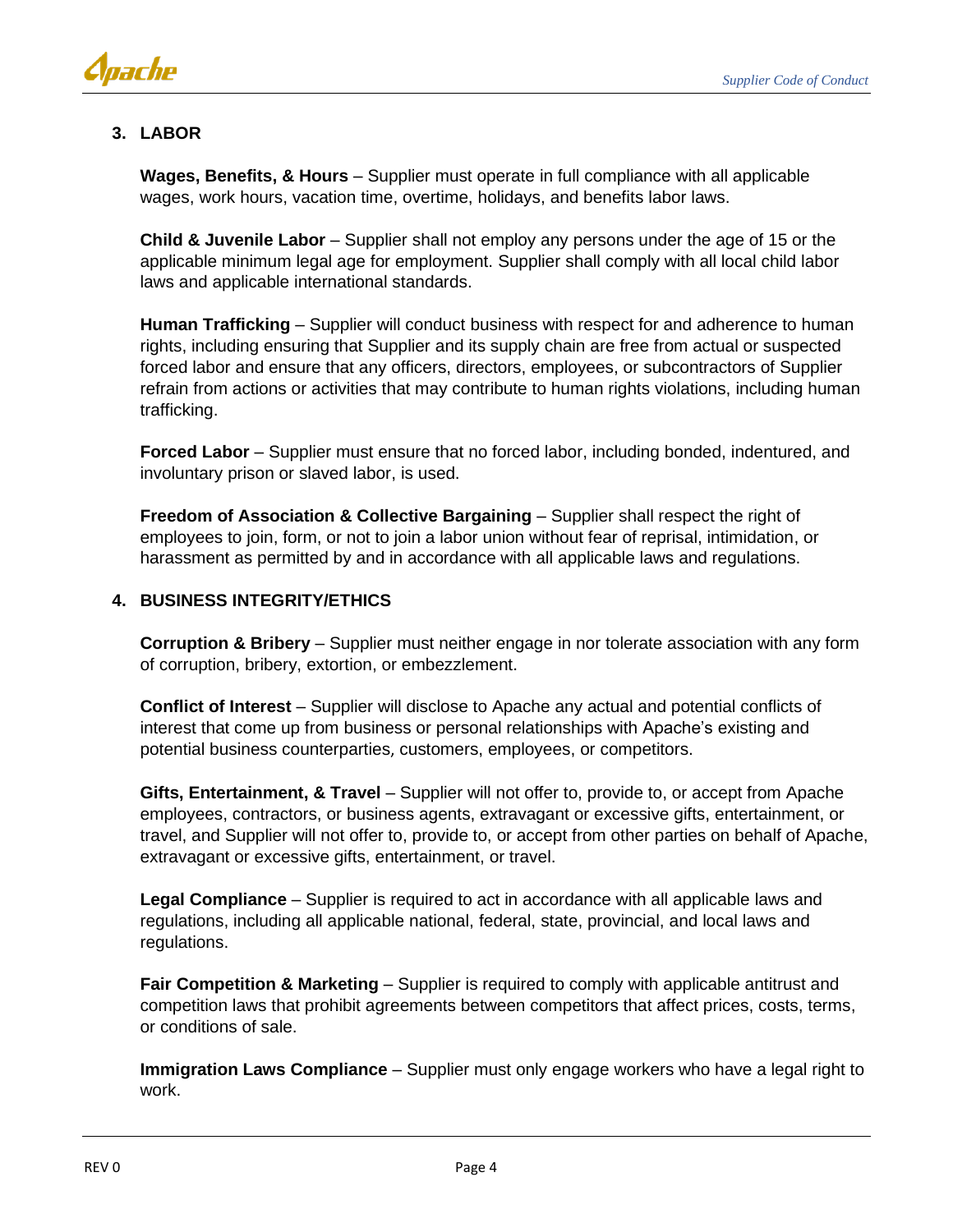

**Environment/Sustainability** – Supplier must fully comply with all applicable environmental laws and regulations. Supplier should also use commercially reasonable efforts to conduct operations in a manner that is environmentally responsible, conserves natural resources, and minimizes pollution and harmful emissions.

**Supplier Diversity/Inclusive Supply Chain** – Supplier is to demonstrate a diverse workforce composition by actively embracing workforce age, gender, race, national or ethnic origin, religion, language, political beliefs, sexual orientation, and physical ability and by promoting supply chain inclusion throughout their own supply chains.

**Financial Reporting** – Supplier shall maintain accurate and transparent books, records, and accounts that accurately and completely reflect all transactions involving Apache and provide that information to Apache, its auditors, advisors, and regulatory/government authorities, upon request.

# **5. PROTECTION OF INFORMATION**

**Confidentiality** – Supplier must protect the privacy and confidentiality of Apache's customers, employees, and contractors, in accordance with the terms of the agreement between Supplier and Apache.

**Data Protection/Privacy** – Supplier shall comply with applicable privacy and information security laws and associated regulatory requirements as well as with Apache's privacy and security policies when personal information is collected, stored, processed, disclosed, transferred, and/or shared.

Supplier shall institute appropriate data and system protections to mitigate the risk of data damage and compromise by outside threat actors. Supplier will promptly notify Apache in the event of a material breach of those defenses resulting in potential or actual damages.

**Compliance** – Supplier shall implement effective management systems and a governance structure to facilitate compliance with all applicable laws and promote continuous improvement with respect to the expectations set forth in this Code.

## **6. AUDITS & ASSESSMENTS**

Apache reserves the right to audit compliance with this Code. Audits may include facility inspections that include worker interviews and a review of Supplier records and business practices. Such audits are conducted by Apache or its appointed third party. If an audit identifies a violation of this Code, Supplier must act promptly to correct the situation to Apache's satisfaction, with a corrective action plan. Failure to rectify compliance gaps may result in termination/discontinuation.